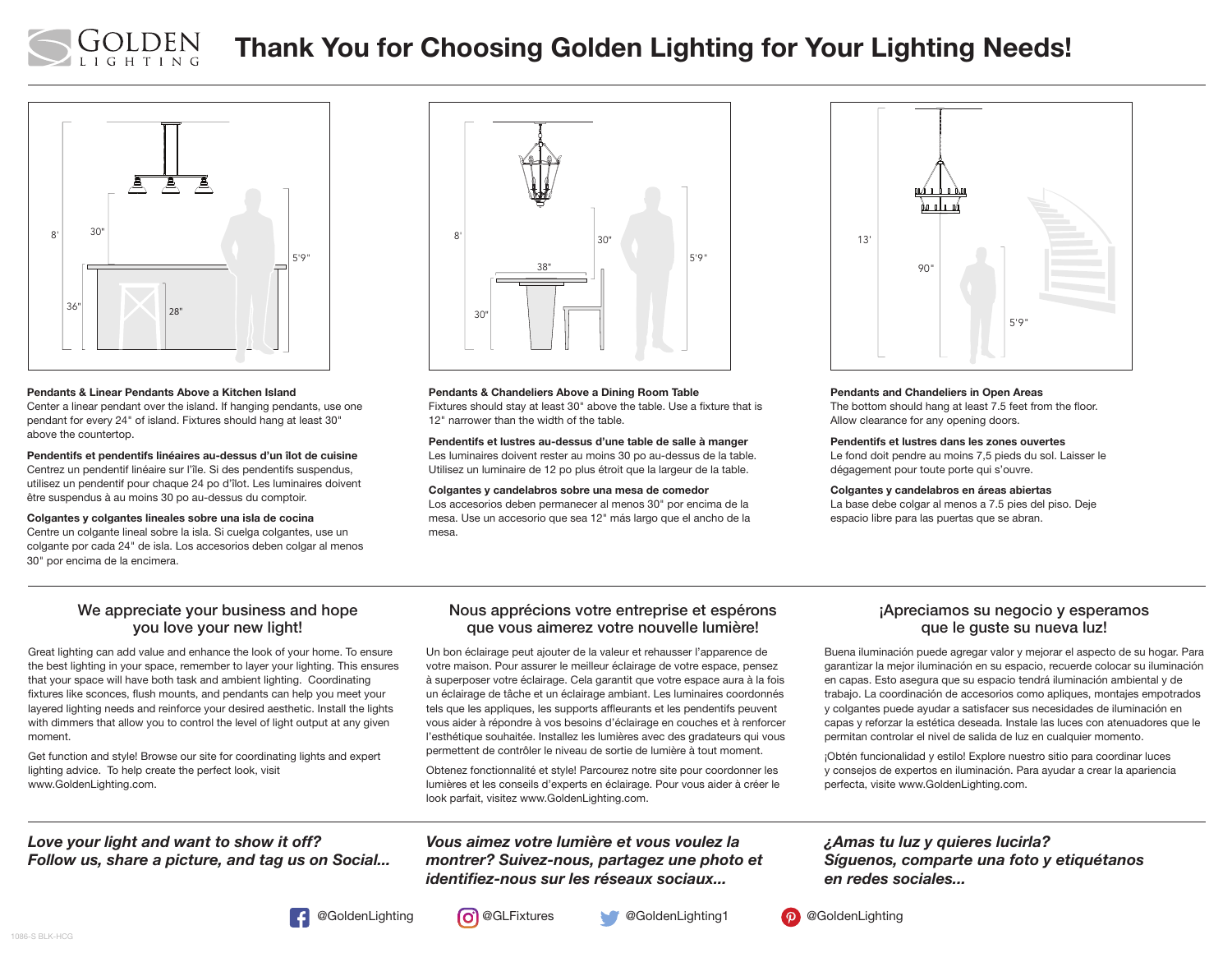





**SCAN ME** 

Get help, quick tips, and explore curated content

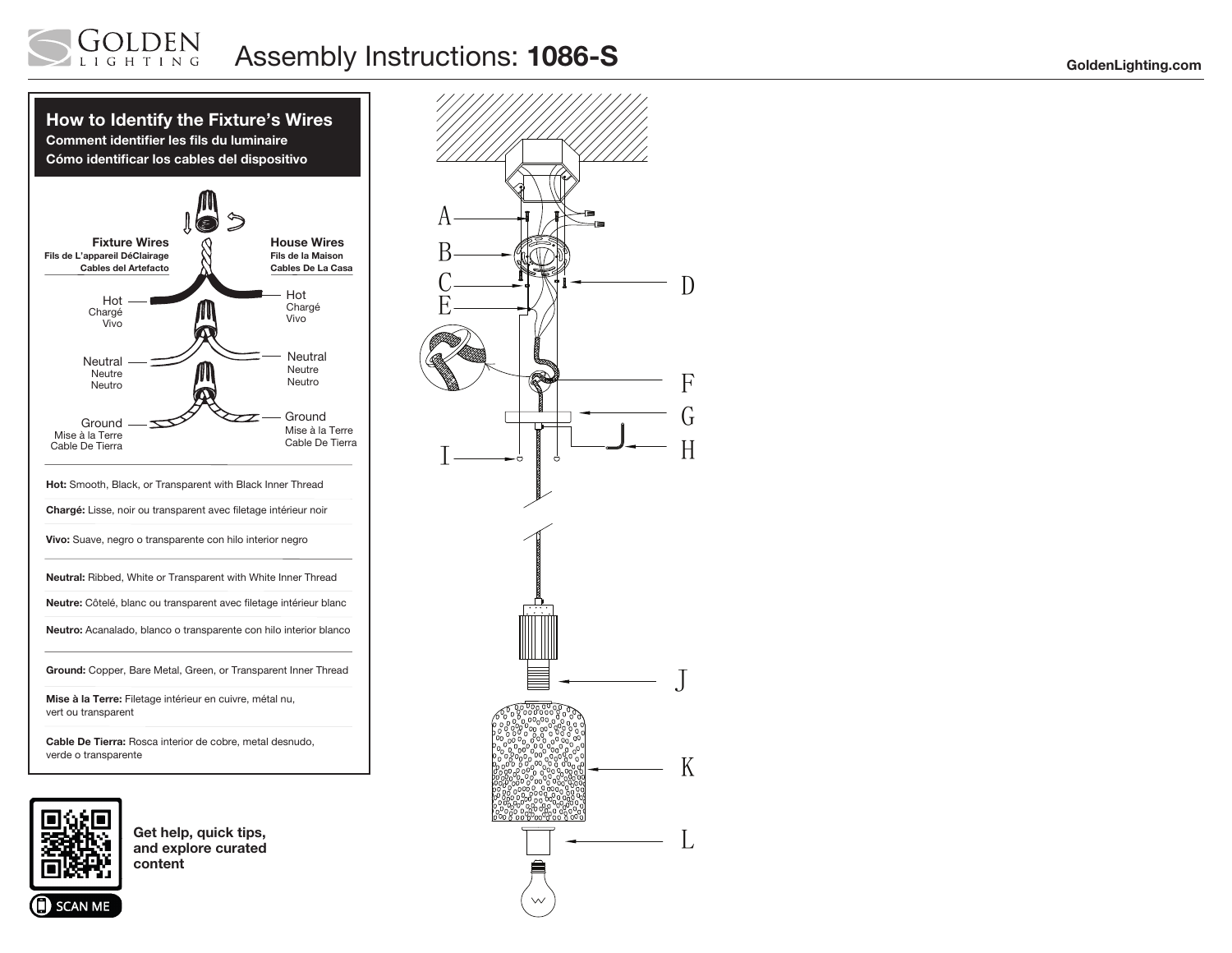# ENGLISH

For Customer Service, contact the place of purchase to arrange for replacement parts.

## IMPORTANT:

- All installation work should be done by accredited professional.
- Shut off power supply at fuse or circuit breaker!
- Use only the specified bulbs. Do not exceed the maximum wattage!

# Assembly Instructions:

## PREPARING FOR INSTALLATION

Carefully remove the new fixture from the carton as well as the yellow bag that holds all of the parts. See the important notes above. Shut off power at the circuit breaker and remove old fixture from wall, including the old mounting strap. 1. From the parts bag remove the mounting strap (B) assembly. Mounting strap (B) contains several threaded holes, find the pair of holes that matches the spacing of the holes on the junction box. Two sets of mounting screws (A & D) should be attached to mounting strap (B). You may need to tighten nuts (C) that hold mounting screws (A) in place. If the mounting screws are not attached, please hold canopy (G) up to mounting strap (B). Line up the holes in canopy (G) with the holes in mounting strap (B) and insert mounting screws (A) into mounting strap (B) so that mounting screws (A) protrude through the holes in canopy (G). Mounting screws (A) are long, so please test the canopy (G) against mounting strap (B) to see how far you should insert the screws. Remove the canopy (G) and set aside for later. Tighten nuts (C) onto mounting screws (A) to secure the screws in place. Pull house wires through the center of mounting strap (B). Place mounting strap (B) over the junction box and secure in place with mounting screws (D). Tighten the mounting screws (D) with a screwdriver until secure.

## ASSEMBLING THE FIXTURE

2. Determine the desired height of your fixture. Leave an additional 8 inches of cable within the canopy (G) for wiring later on. Trim off any excess cable. Adjust strain relief clip (F) on the cable within the canopy (G). Pull the cord down slightly through the canopy until the strain relief clip (F) touches the inside of the canopy (G). Secure the cable in place using tool provided (H) on the lock found on the canopy bottom.

### CONNECTING THE WIRES

3. Have an assistant support the fixture's weight while completing the wiring. Refer to the wiring diagram and attach the fixture's wires to the power supply wires from the junction box. Attach the fixture's wires to the power supply wires from the junction box. Connect Hot to Hot (transparent wire with black inner thread, black, or smooth wire) Neutral to Neutral (transparent wire with white inner thread, white, or ribbed wire), and Ground to Ground (transparent wire with green inner thread, green wire, or copper). Twist the ends of the wire pairs together, and then twist on a wire connector. Make sure all twists are in the same direction. If there is no house ground wire coming from the junction box, locate ground screw (E) on the mounting bracket/mounting strap and wrap the fixture's ground wire around the ground screw. Use a screwdriver to tighten the top of ground screw (E) onto the wires and into the mounting bracket/mounting strap. Tuck the wires into the junction box.

## FINISHING THE INSTALLATION

4. Raise canopy (G) up to the ceiling over mounting strap (B) until mounting screws (A) protrude from the holes in canopy (G). Thread deco nuts (I) onto

the exposed threads of mounting screws (A). Tighten deco nuts (I) until the canopy (G) is snug against the ceiling. Lift glass shade (K) to socket (J) and secure glass shade (K) in place using socket ring (L). Install light bulb (not included) into socket (J) in accordance with the fixture's specifications. Do not exceed the maximum recommended wattage. Your installation is now complete. Turn on the power and test.

# **FRANCAIS**

Pour le service client, contactez le lieu d'achat pour organiser les pièces de rechange.

#### • IMPORTANTE

- Tous les travaux d'installation doivent être effectués par un professionnel accrédité.
- Coupez l'alimentation électrique au fusible ou au disjoncteur!
- Utilisez uniquement les ampoules spécifiées. Ne dépassez pas la puissance maximale!

# Instructions de montage:

## PRÉPARATION À L'INSTALLATION

Retirez soigneusement le nouveau luminaire du carton ainsi que le sac jaune contenant toutes les pièces. Voir les notes importantes ci-dessus. Coupez l'alimentation au disjoncteur et retirez l'ancien appareil du mur, y compris l'ancienne sangle de montage. 1. Dans le sac de pièces, retirez l'assemblage de la sangle de montage (B). La sangle de montage (B) contient plusieurs trous filetés, trouvez la paire de trous qui correspond à l'espacement des trous sur la boîte de jonction. Deux jeux de vis de montage (A et D) doivent être fixés à la sangle de montage (B). Vous devrez peut-être serrer les écrous (C) qui maintiennent les vis de montage (A) en place. Si les vis de montage ne sont pas fixées, veuillez tenir le capot (G) jusqu'à la sangle de montage (B). Alignez les trous de la verrière (G) avec les trous de la bride de montage (B) et insérez les vis de montage (A) dans la bride de montage (B) de sorte que les vis de montage (A) dépassent des trous de la verrière (G). Les vis de montage (A) sont longues, veuillez donc tester le capot (G) contre la sangle de montage (B) pour voir jusqu'où vous devez insérer les vis. Retirez la verrière (G) et mettez-la de côté pour plus tard. Serrez les écrous (C) sur les vis de montage (A) pour fixer les vis en place. Tirez les fils de la maison à travers le centre de la sangle de montage (B). Placez la sangle de montage (B) sur la boîte de jonction et fixez-la en place avec les vis de montage (D). Serrez les vis de montage (D) avec un tournevis jusqu'à ce qu'elles soient bien fixées.

### MONTAGE DU FIXTURE

2. Déterminez la hauteur désirée de votre luminaire. Laissez 8 pouces supplémentaires de câble à l'intérieur de la canopée (G) pour le câblage plus tard. Coupez tout excès de câble. Ajustez le clip de décharge de traction (F) sur le câble à l'intérieur de l'auvent (G). Tirez légèrement le cordon vers le bas à travers l'auvent jusqu'à ce que le clip de décharge de traction (F) touche l'intérieur de l'auvent (G). Fixez le câble en place à l'aide de l'outil fourni (H) sur le verrou situé au bas de la verrière.

### CONNEXION DES FILS

3. Demandez à un assistant de supporter le poids de l'appareil pendant le câblage. Reportez-vous au schéma de câblage et fixez les fils du luminaire aux fils d'alimentation de la boîte de jonction. Fixez les fils du luminaire

aux fils d'alimentation de la boîte de jonction. Connectez chaud à chaud (fil transparent avec fil intérieur noir, fil noir ou fil lisse) Neutre à neutre (fil transparent avec fil intérieur blanc, fil blanc ou nervuré) et terre à terre (fil transparent avec fil intérieur vert, fil vert , ou cuivre). Torsadez les extrémités des paires de fils ensemble, puis torsadez un connecteur de fil. Assurez-vous que toutes les torsions sont dans la même direction. S'il n'y a pas de fil de terre de la maison provenant de la boîte de jonction, localisez la vis de terre (E) sur le support de montage/la sangle de montage et enroulez le fil de terre du luminaire autour de la vis de terre. Utilisez un tournevis pour serrer le haut de la vis de mise à la terre (E) sur les fils et dans le support de montage/la sangle de montage. Rentrez les fils dans la boîte de jonction.

## FIN DE L'INSTALLATION

4. Soulevez le pavillon (G) jusqu'au plafond au-dessus de la sangle de montage (B) jusqu'à ce que les vis de montage (A) dépassent des trous du pavillon (G). Vissez les écrous déco (I) sur les filets exposés des vis de montage (A). Serrez les écrous déco (I) jusqu'à ce que la verrière (G) soit bien calée contre le plafond. Soulevez l'abat-jour en verre (K) à la douille (J) et fixez l'abat-jour en verre (K) en place à l'aide de l'anneau de douille (L). Installez l'ampoule (non incluse) dans la douille (J) conformément aux spécifications du luminaire. Ne dépassez pas la puissance maximale recommandée. Votre installation est maintenant terminée. Mettez sous tension et testez.

# **ESPAÑOL**

Para obtener servicio al cliente, comuníquese con el lugar de compra para solicitar piezas de repuesto.

#### • IMPORTANTE:

- Todo el trabajo de instalación debe ser realizado por un profesional acreditado.
- ¡Apague el suministro de electricidad en el fusible o disyuntor!
- Utilice solo las bombillas especificadas. ¡No exceda la potencia máxima!

# Instrucciones de montaje:

## PREPARACIÓN PARA LA INSTALACIÓN

Retire con cuidado el nuevo accesorio de la caja, así como la bolsa amarilla que contiene todas las piezas. Vea las notas importantes arriba. Apague la energía en el disyuntor y retire el artefacto viejo de la pared, incluyendo la correa de montaje vieja. 1. De la bolsa de piezas, retire el conjunto de la correa de montaje (B). La correa de montaje (B) contiene varios orificios roscados, busque el par de orificios que coincida con el espaciado de los orificios en la caja de conexiones. Se deben colocar dos juegos de tornillos de montaje (A y D) a la correa de montaje (B). Es posible que deba apretar las tuercas (C) que sujetan los tornillos de montaje (A) en su lugar. Si los tornillos de montaje no están colocados, sujete la cubierta (G) hasta la correa de montaje (B). Alinee los orificios de la cubierta (G) con los orificios de la correa de montaje (B) e inserte los tornillos de montaje (A) en la correa de montaje (B) de modo que los tornillos de montaje (A) sobresalgan a través de los orificios de la cubierta (G). Los tornillos de montaje (A) son largos, así que pruebe la cubierta (G) contra la correa de montaje (B) para ver hasta dónde debe insertar los tornillos. Retire el dosel (G) y déjelo a un lado para más tarde. Apriete las tuercas (C) en los tornillos de montaje (A) para asegurar los tornillos en su lugar. Pase los cables de la casa a través del centro de la correa de montaje (B). Coloque la correa de montaje (B) sobre la caja de